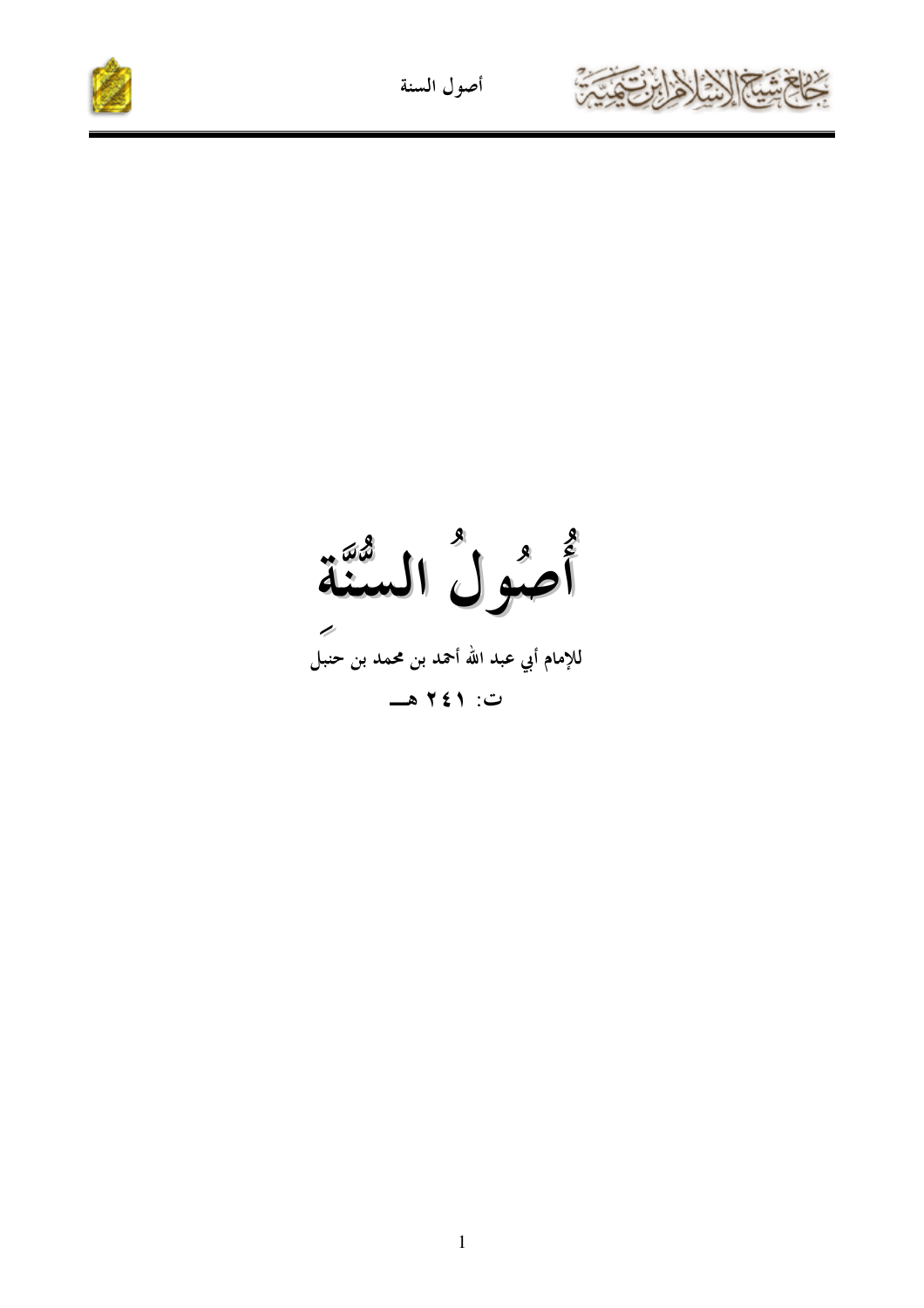

أصول السنة

اَلتَّمَسُّكُ بمَا كَانَ عَلَيْه أَصْحَابُ رَسُول اَللَّه ﷺ

قَالَ اَلشَّيْخُ اَلْإِمَامُ أَبُو اَلْمُظَفَّرِ عَبْدُ اَلْمَلِكِ بْنِ عَلِيٍّ بْنِ مُحَمَّدِ الْهَمْدَانِيُّ: حَدَّثَنَا اَلشَّيْخُ أَبُو عَبْدِ اَللَّهِ يَحْيَى بْنُ أَبِي اَلْحَسَنِ بْنِ اَلْبَنَّا، قَالَ: أَخْبَرَنَا وَالدي أَبُو عَليٍّ اَلْحَسَنُ بْنُ أَحْمَدَ بْن عَبْد اَللَّه بْن اَلْبَنَّا، قَالَ: أَخْبَرَنَا أَبُو اَلْحُسَيْنِ عَلِيُّ بْنُ مُحَمَّدِ بْنِ عَبْدِ اَللَّهِ بْنِ بِشْرَانَ اَلْمُعَلَّلُ، قَالَ: أَخْبَرَنَا عُثْمَانُ بْنُ أَحْمَدَ بْنِ اَلسَّمَّاك، قَالَ: حَلَّتْنَا أَبُو مُحَمَّد اَلْحَسَنُ بْنُ عَبْد اَلْوَهَّاب بْن أَبي اَلْعَنْبَر قراءَةً عَلَيْه منْ كتَابه في شَهْر رَبِيعِ اَلْأَوَّلِ مِنْ سَنَةِ ثَلَاثٍ وَتسْعِينَ وَمِائَتَيْنِ، قَالَ: حَلَّتْنَا أَبُو حَعْفَرٍ مُحَمَّدُ بْنُ سُلَيْمَانَ اَلْمِنْقَرِيُّ اَلْبَصْرِيُّ بتنِّيسَ قَالَ: حَلَّتَني عَبْدُوسُ بْنُ مَالك اَلْعَطَّارُ، قَالَ: سَمعْتُ أَبا عَبْد اَللَّه أَحْمَدَ بْنَ مُحَمَّد بْن حَنْبَل ﷺ، يَقُولُ أُصُولُ اَلِسُّنَّة عِنْدَنَا:

التَّمَسُّكُ بِمَا كَانَ عَلَيْهِ أَصْحَابُ رَسُولِ اَللَّهِ ﷺ وَاَلْاِقْتِدَاءُ بِهِمْ، وَتَرْكُ اَلْبِدَعِ، وَكُلُّ بِدْعَة فَهِيَ ضَلَالَةٌ، وَتَرْكُ اَلْخُصُومَات، وَالْجُلُوس مَعَ أَصْحَاب اَلْأَهْوَاء، وَتَرْكُ اَلْمرَاء وَالْجدَال وَالْخُصُومَات في اَلدِّين. وَالسُّنَّةُ عنْدَنَا آثَارُ رَسُول اَللَّه ﷺ، وَالسُّنَّةُ تُفَسِّرُ الْقُرْآنَ، وَهيَ دَلَائلُ الْقُرْآن، وَلَيْسَ في اَلسُّنَّة قيَاسٌ،

وَلَا تُضْرَبُ لَهَا اَلْأَمْثَالُ، وَلَا تُدْرَكُ بِالْعُقُولِ وَلَا اَلْأَهْوَاءِ، إنَّمَا هُوَ اَلاتَّبَاعُ وَتَرْكُ اَلْهَوَى.

اَلسُّنَّة اَللَّازِمَة اَلَّتِي مَنْ تَرَكَ مِنْهَا خَصْلَةً – لَمْ يَقْبَلْهَا وَيُؤْمِنْ بِهَا – لَمْ يَكُنْ منْ أَهْلهَا

## اَلْإِيمَانُ بِالْقَدَرِ خَيْرِهِ وَشَرِّهِ

وَمنْ السُّنَّة اللَّازِمَة الَّتي مَنْ تَرَكَ منْهَا خَصْلَةً – لَمْ يَقْبَلْهَا وَيُؤْمنْ بهَا – لَمْ يَكُنْ منْ أَهْلهَا

اَلْإِيمَانُ بِالْقَدَرِ خَيْرِه وَشَرِّه، وَالتَّصْدِيقُ بِالْأَحَادِيث فِيه، وَالْإِيمَانُ بِهَا، لَا يُقَالُ لِسمَ وَلَا كَيْفَ، إنَّمَا هُوَ التَّصْدِيقُ وَالْإِيمَانُ بهَا، وَمَنْ لَمْ يَعْرِفْ تَفْسيرَ الْحَديث وَيَبْلُغْهُ عَقْلَهُ فَقَدْ كُــفيَ ذَلكَ وَأُحْكمَ لَهُ، فَعَلَيْه الْإِيمَانُ به وَالتَّسْليمُ لَهُ، مِثْلُ حَدِيثِ " اَلصَّادِقِ اَلْمَصْدُوقِ" وَمِثْلُ مَا كَانَ مِثْلَهُ فِي اَلْقَدَرِ، وَمِثْلُ أَحَادِيثِ اَلرُّؤْيَةِ كُلُّهَا، وَإِنْ نَأْتْ عَنْ اَلْأَسْمَاعِ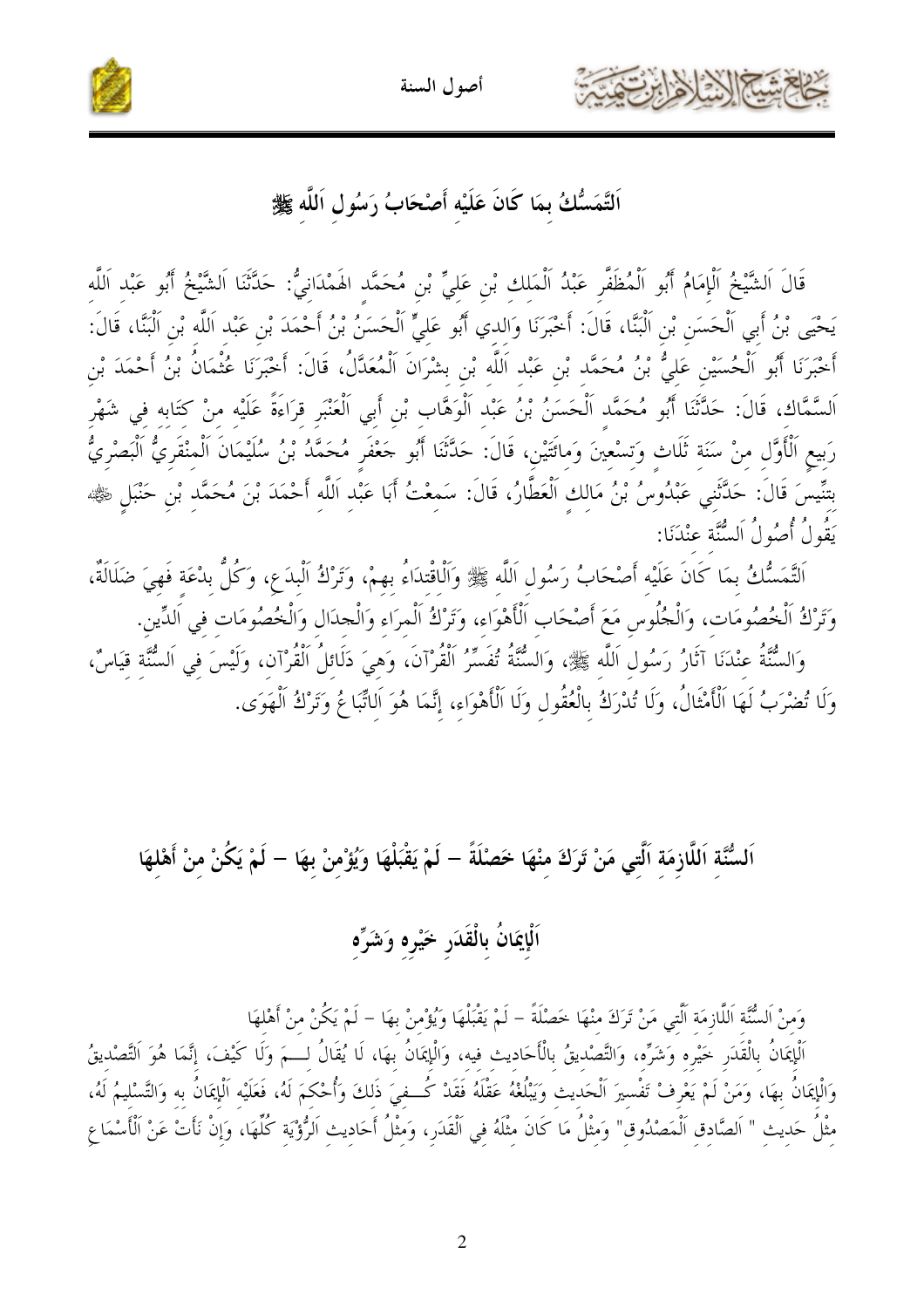



.<br>وَاسْتَوْحَشَ مِنْهَا اَلْمُسْتَمِعُ، وَإِنَّمَا عَلَيْهِ اَلْإِيمَانُ بِهَا، وَأَنْ لَا يَرُدَّ مِنْهَا حَرْفًا وَاحِدًا وَغَيْرَهَا مِنْ اَلْأَحَادِيثِ اَلْمَأْثُورَاتِ عَنْ

وَأَنْ لَا يُخَاصِمَ أَحَدًا وَلَا يُنَاظِرَهُ، وَلَا يَتَعَلَّمَ الْجِدَالَ.

فَإِنَّ الْكَلَامَ فِي اَلْقَدَرِ وَالرُّؤْيَةِ وَالْقُرْآنِ وَغَيْرِهَا مِنْ اَلسُّنَنِ مَكْرُوهُ وَمَنْهِيٌّ عَنْهُ، لَا يَكُونُ صَاحِبُهُ –وَإِنْ أَصَابَ بكَلَامه اَلسُّنَّةَ– منْ أَهْلِ اَلسُّنَّةِ حَتَّى يَدَعَ اَلْجِدَالَ وَيُسَلِّمَ وَيُؤْمِنَ بِالْآثَارِ.

#### الْقُرْآنُ كَلَامُ اَللَّه وَلَيْسَ بمَخْلُوق

وَالْقُرْآنُ كَلَامُ اَللَّه وَلَيْسَ بِمَخْلُوقٍ وَلَا يَضْعُفُ أَنْ يَقُولَ: لَيْسَ بِمَخْلُوقٍ، فَإِنَّ كَلَامَ اَللَّه لَيْسَ بِبَائنِ مِنْهُ، وَلَيْسَ مِنْهُ شَيْءٌ مَخْلُوقٌ، وَإِيَّاكَ وَمُنَاظَرَةَ مَنْ أَحْدَثَ فِيه، وَمَنْ قَالَ باللَّفْظ وَغَيْرِه، وَمَنْ وَقَفَ فِيه، فَقَالَ: لَا أَدْرِي مَخْلُوقٌ أَوْ لَيْسَ بمَخْلُوق، وَإِنَّمَا هُوَ كَلَامُ اَللَّهِ فَهَذَا صَاحِبُ بِدْعَةِ مِثْلُ مَنْ قَالَ: ( هُوَ مَخْلُوقٌ ). وَإِنَّمَا هُوَ كَلَامُ اَللَّهِ لَيْسَ بِمَخْلُوقٍ.

## الْإِيمَانُ بِالرُّؤْيَةِ يَوْمَ اَلْقِيَامَة

وَالْإِيمَانُ بِالرُّؤْيَة يَوْمَ اَلْقيَامَة كَمَا رُويَ عَنْ اَلنَّبِيٍّ ﷺ منْ اَلْأَحَاديث اَلصِّحَاح، وَأَنَّ النَّبيَّ ﷺ قَدْ رَأَى رَبَّهُ، فَإِنَّهُ مَأْثُورٌ عَنْ رَسُولِ اَللَّهِ ﷺ، صَحِيحٌ، رَوَاهُ قَتَادَةُ، عَنْ عِكْرِمَةَ، عَنْ ابْنِ عَبَّاسٍ ; وَرَوَاهُ اَلْحَكَمُ بْنُ أَبَانِ، عَنْ عِكْرِمَةَ، عَنْ ابْنِ عَبَّاسٍ ; وَرَوَاهُ عَلِيُّ بْنُ زَيْدٍ، عَنْ يُوسُفَ بْنِ مِهْرَانَ، عَنْ ابْنِ عَبَّاسٍ، وَالْحَدِيثُ عنْدَنَا عَلَى ظَاهرِه كَمَا حَاءَ عَنْ اَلنَّبِيِّ ﷺ، وَالْكَلَامُ فِيهِ بِدْعَةٌ، وَلَكِنْ نُؤْمِنُ بِهِ كَمَا حَاءَ عَلَى ظَاهِرِهِ، وَلَا نُنَاظِرُ فيه أَحَدًا.

## الْإِيمَانُ بِالْمِيزَانِ يَوْمَ اَلْقِيَامَة

وَالْإِيمَانُ بِالْميزَان يَوْمَ اَلْقيَامَة كَمَا جَاءَ، يُوزَنُ اَلْعَبْدُ يَوْمَ اَلْقيَامَة فَلَا يَزنُ جَنَاحَ بَعُوضَة، وَتُوزَنُ أَعْمَالُ اَلْعِبَادِ كَمَا جَاءَ فِي اَلْأَنْرِ، وَالْإِيمَانُ بِهِ، وَالتَّصْدِيقُ بِهِ، وَالْإِعْرَاضُ عَمَّنْ رَدَّ ذَلِكَ، وَتَرْكُ مُجَادَلَتِهِ.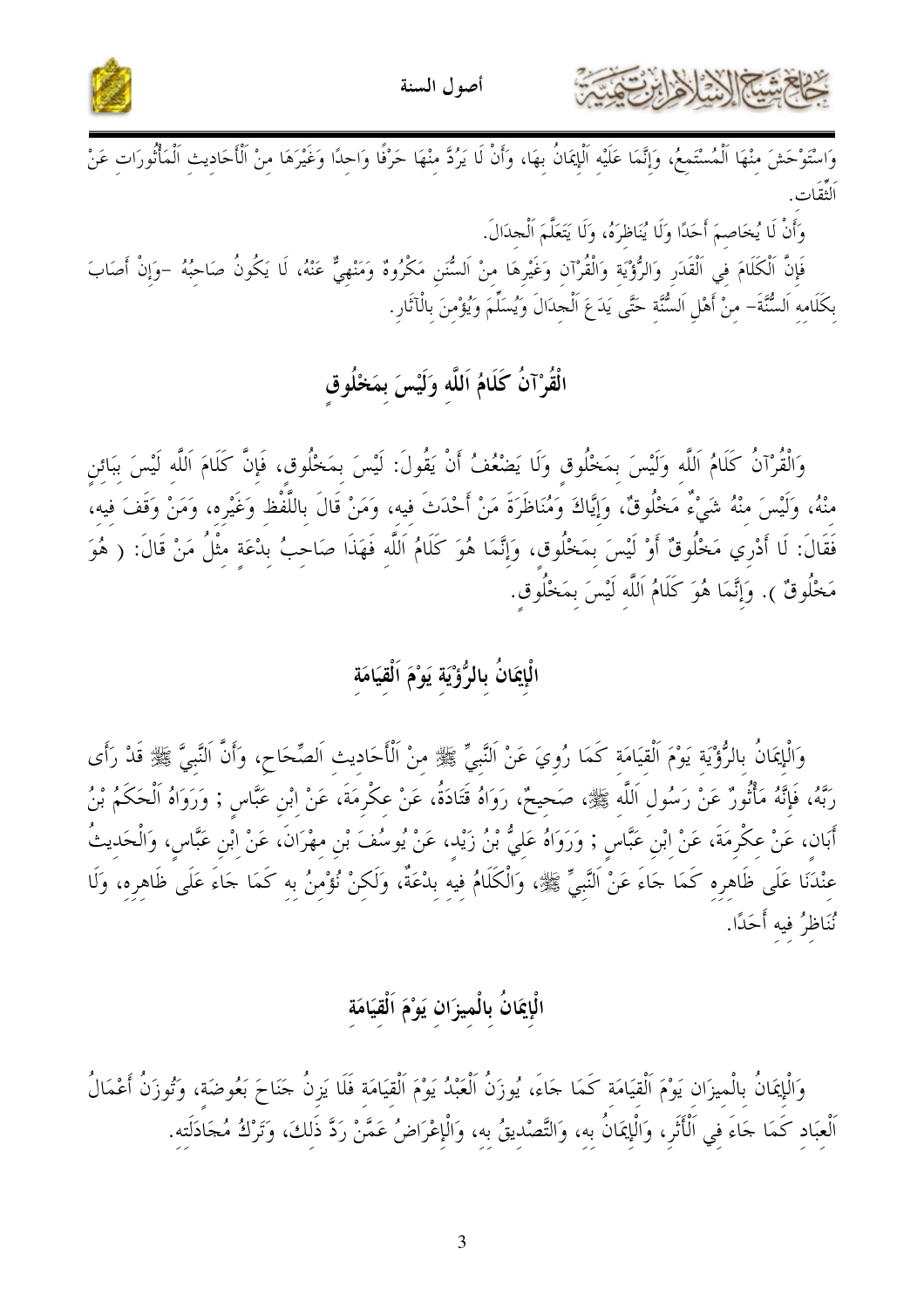





### أَنَّ اَللَّهَ يُكَلِّمُ اَلْعبَادَ يَوْمَ اَلْقيَامَة

وَأَنَّ اَللَّهَ يُكَلِّمُ اَلْعَبَادَ يَوْمَ اَلْقيَامَة لَيْسَ بَيْنَهُمْ وَبَيْنَهُ تُرْجُمَانٌ، وَالْإِيمَانُ بِهِ وَالتَّصْدِيقُ بِهِ.

#### الْإِيمَانُ بِالْحَوْضِ

وَالْإِيمَانُ بِالْحَوْضِ، وَأَنَّ لِرَسُولِ اَللَّهِ ﷺ حَوْضًا يَوْمَ اَلْقِيَامَةِ تَـــرِدُ عَلَيْه أُمَّتُهُ، عَرْضُهُ مثْلُ طُولِه، مَسيرَةَ شَهْرٍ، آنِيَتُهُ كَعَدَدِ نُجُومِ اَلسَّمَاءِ عَلَى مَا صَحَّتْ بِهِ اَلْأَخْبَارُ مِنْ غَيْرِ وَجْهِ.

# الْإِيمَانُ بِعَذَابِ اَلْقَبْرِ

وَالْإِيمَانُ بِعَذَابِ اَلْقَبْرِ، وَأَنَّ هَذِهِ اَلْأُمَّةَ تُفتَنُ فِي قُبُورِهَا، وَتُسْأَلُ عَنِ اَلْإِيمَانِ وَالْإِسْلَامِ، وَمَنْ رَبُّهُ ؟ وَمَنْ وَيَأْتِيه مُنْكَرٌ وَنَكِيرٌ، كَيْفَ شَاءَ اَللَّهُ فَيَجْلٌ وَكَيْفَ أَرَادَ، وَالْإِيمَانُ بِهِ وَالتَّصْديقُ بِهِ.

## الْإِيمَانُ بِشَفَاعَةِ اَلنَّبِيِّ ﷺ

وَالْإِيمَانُ بِشَفَاعَةِ اَلنَّبِيِّ ﷺ، وَبقَوْمٍ يَخْرُجُونَ مِنَ اَلنَّارِ بَعْدَ مَا اِحْتَرَقُوا وَصَارُوا فَحْمًا، فَيُؤْمَرُ بِهِمْ إِلَى نَهْرٍ عَلَى بَابٍ اَلْحَنَّةِ كَمَا حَاءَ فِي الْأَثْرِ، كَيْفَ شَاءَ اللَّهُ، وَكَمَا شَاءَ، إِنَّمَا هُوَ الْإِيمَانُ بِهِ، وَالتَّصْدِيقُ بِهِ.

# الْإِيمَانُ أَنَّ اَلْمَسِيحَ اَلدَّجَّالَ خَارِجٌّ، مَكْتُوبٌ بَيْنَ عَيْنَيْهِ كَافِرٌ

وَالْإِيمَانُ أَنَّ الْمَسِيحَ اَلدَّجَّالَ خَارِجٌ، مَكْتُوبٌ بَيْنَ عَيْنَيْهِ كَافِرٌ وَالْأَحَادِيثُ اَلَّتِي حَاءَتْ فِيهِ، وَالْإِيمَانُ بِأَنَّ ذَلِكَ كَائِنٌ، وَأَنَّ عِيسَى ابْنِ مَرْيَمَ عَلَيْهِ اَلسَّلَامُ يَنْزِلُ فَيَقْتُلُهُ بِبَابِ لُـــدٍّ.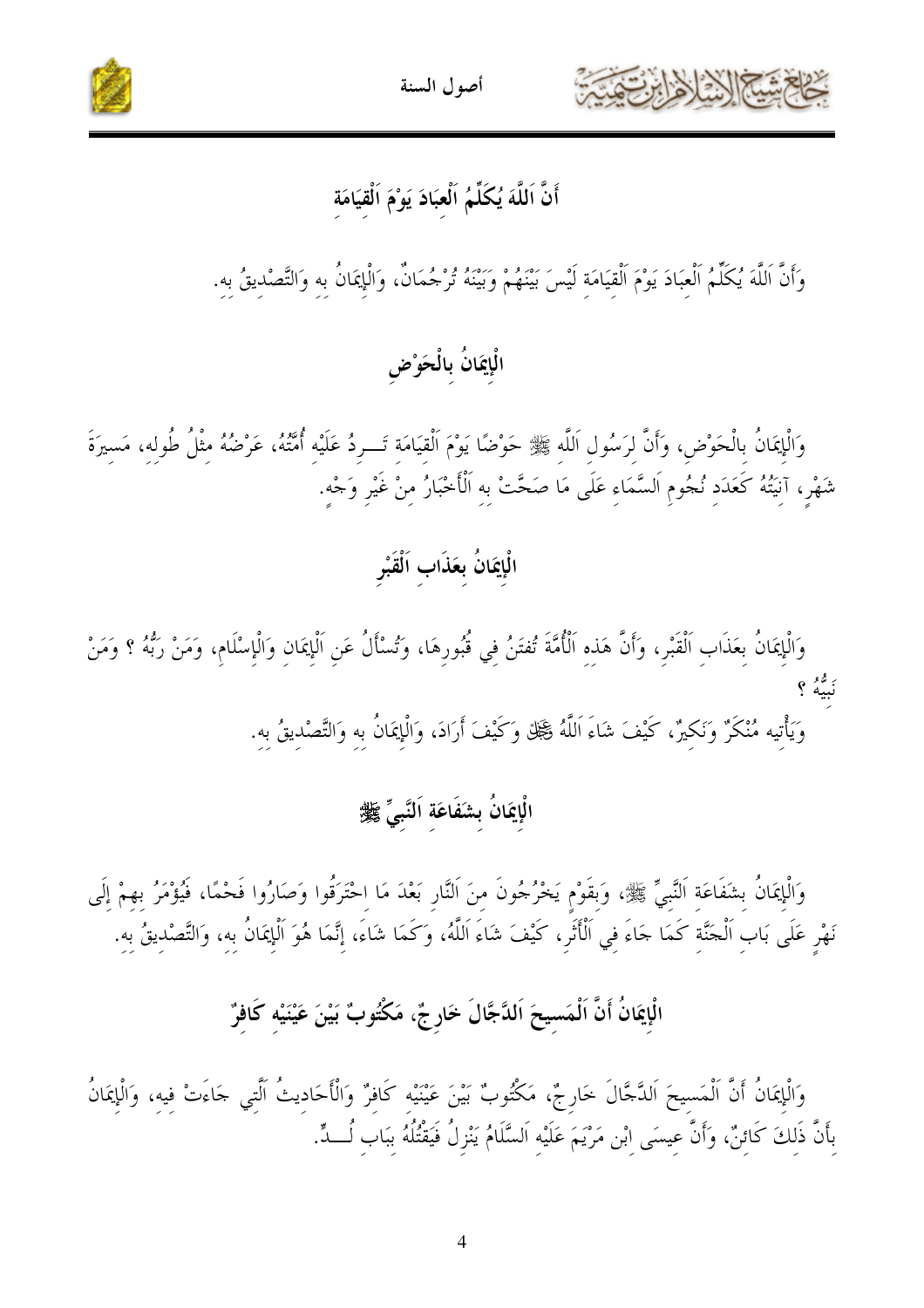

أصول السنة



الْإِيمَانُ قَوْلٌ وَعَمَلٌ، يَزِيدُ وَيَنْقُصُ

وَالْإِيمَانُ قَوْلٌ وَعَمَلٌ، يَزِيدُ وَيَنْقُصُ كَمَا جَاءَ في اَلْخَبَر : ﴿ أَكْمَلُ اَلْمُؤْمنينَ إِيمَانًا أَحْسَنُهُمْ خُلُقًا ﴾ <sup>(١)</sup> وَمَنْ تَرَكَ اَلصَّلَاةَ فَقَدْ كَفَرَ وَلَيْسَ منْ اَلْأَعْمَال شَيْءٌ تَرْكُهُ كُفْرٌ إِلَّا اَلصَّلَاةُ، مَنْ تَرَكَهَا فَهُوَ كَافرٌ، وَقَدْ أَحَلَّ اَللَّهُ قَتْلَهُ.

خَيْرُ هَذِهِ اَلْأُمَّةِ بَعْدَ نَبِيِّهَا أَبُو بَكْرِ اَلصِّدِّيقُ، ثُمَّ عُمَرُ بْنُ اَلْخَطَّاب، ثُمَّ عُثْمَانُ بْنُ عَفَّانَ

وَحَيْرُ هَذِهِ اَلْأُمَّةِ بَعْدَ نَبِيِّهَا أَبُو بَكْرِ اَلصِّدِّيقُ، ثُمَّ عُمَرُ بْنُ الْخَطَّاب، ثُمَّ عُثْمَانُ بْنُ عَفَّانَ نُقَدِّمُ هَؤُلَاء اَلثَّلَاثَةَ كَمَا قَدَّمَهُمْ أَصْحَابُ رَسُولِ اَللَّهِ ﷺ، لَمْ يَخْتَلفُوا في ذَلكَ، ثُمَّ بَعْدَ هَؤُلَاء اَلثَّلَاثَة أَصْحَابُ اَلشُّورَى اَلْخَمْسَةُ: عَليُّ بْنُ أَبي طَالب، وَطَلْحَةُ، وَالزُّبيرُ، وَعَبْدُ اَلرَّحْمَن بْنُ عَوْف، وَسَعْدٌ، كُلّهُمْ يَصْلُحُ للْخلَافَة، وَكُلُّهُمْ إِمَامٌ، وَنَذْهَبُ فِي ذَلِكَ إِلَى حَدِيثِ ابْنِ عُمَرَ: ﴿كُنَّا نَعُلُّ وَرَسُولُ اَللّهِ ﷺ حَيّ وَأَصْحَابُهُ مُتَوَافِرُونَ أَبُو بَكْرٍ نُمَّ مُمَرُّ نُمَّ عُتْمَانُ ثُمَّ نَسْكُتُ ﴾ (٢)

ثُمَّ منْ بَعْد أَصْحَاب اَلشُّورَى أَهْلُ بَدْرٍ منْ اَلْمُهَاجرِينَ، ثُمَّ أَهْلُ بَدْرِ مِنْ اَلْأَنصَارِ مِنْ أَصْحَابٍ رَسُولِ اَللَّه ﷺ عَلَى قَدْرِ اَلْهِجْرَة وَالسَّابِقَة، أَوَّلًا فَأَوَّلًا، ثُمَّ أَفْضَلُ اَلنَّاس بَعْدَ هَؤُلَاء أَصْحَابُ رَسُول اَللَّه ﷺ، اَلْقَرْنُ اَلَّذي بُعتَ فيهمْ. وَكُلُّ مَنْ صَحبَهُ سَنَةً أَوْ شَهْرًا أَوْ يَوْمًا أَوْ سَاعَةً، أَوْ رَآهُ فَهُوَ منْ أَصْحَابه، لَهُ منْ اَلصُّحْبَة عَلَى قَدْرٍ مَا صَحبَهُ، وَكَانَتْ سَابقَتُهُ مَعَهُ، وَسَمعَ منْهُ، وَنَظَرَ إلَيْه نَظْرَةً، فَأَدْنَاهُمْ صُحْبَةً هُوَ أَفْضَلُ منْ اَلْقَرْنِ اَلَّذِينَ لَمْ يَرَوْهُ، وَلَوْ لَقُوا اَللَّهَ بجَميع الْأَعْمَالِ، كَانَ هَؤُلَاء اَلَّذِينَ صَحبُوا اَلنَّبيَّ ﷺ وَرَأَوْهُ وَسَمعُوا منْهُ، وَمَنْ رَآهُ بعَيْنه وَآمَنَ به وَلَوْ سَاعَةً، أَفْضَلُ لصُحْبَته منْ اَلتَّابعينَ، وَلَوْ عَمِلُوا كُلَّ أَعْمَالِ ٱلْخَيْرِ .

٢ - أحمد (١٤/٢).

١ – الترمذي: الرضاع (١١٦٢) , وأحمد (٢/٢٥٠) , والدارمي: الرقاق (٢٧٩٢).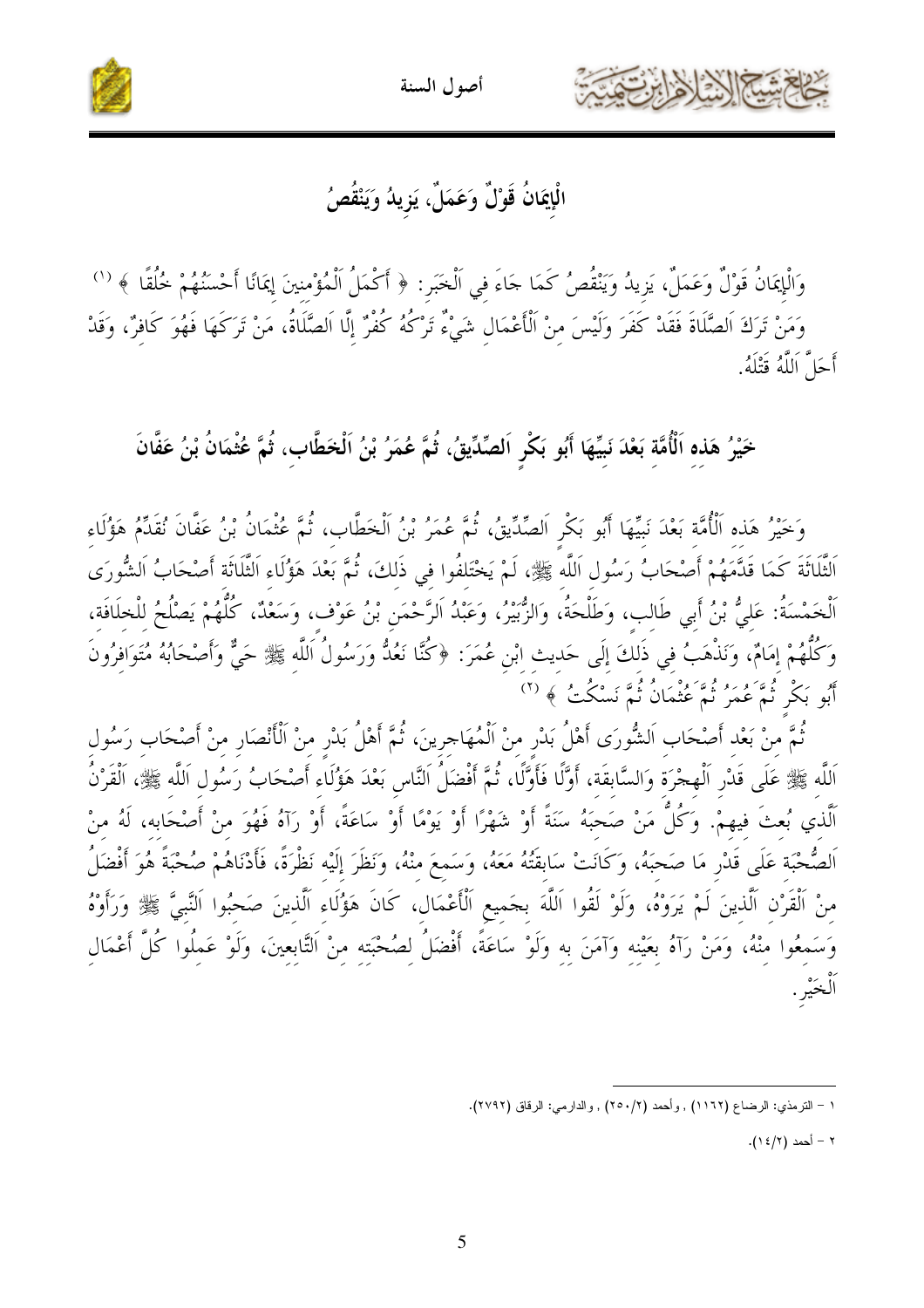

أصول السنة

SP White

السَّمْعُ وَالطَّاعَةُ للْأَئمَّة وَأَمير اَلْمُؤْمنينَ

وَالسَّمْعُ وَالطَّاعَةُ لِلْأَئِمَّةِ وَأَمِيرِ اَلْمُؤْمِنِينَ البَــرِّ وَالْفَاجِرِ، وَمَنْ وَلِيَ اَلْخِلَافَةَ، وَاجْتَمَعَ اَلنَّاسُ عَلَيْهِ، وَرَضُوا بِهِ، وَمَنْ عَلَيْهِمْ بِالسَّيْفِ حَتَّى صَارَ خَلِيفَةً، وَسُمِّيَ أَمِيرَ اَلْمُؤْمِنِينَ، وَالْغَرْوُ مَاضٍ مَعَ اَلْأَمِيرِ إِلَى يَوْمِ اَلْقيَامَة البَـــرِّ وَالْفَاحر لَا يُتْرَكُ.

وَقسْمَةُ اَلْفَيْءِ وَإِقَامَةُ اَلْحُدُود إِلَى اَلْأَئمَّة مَاض لَيْسَ لأَحَد أَنْ يَطْعَنَ عَلَيْهمْ، وَلَا يُنَازعُهُمْ، وَدَفْعُ اَلصَّدَقَات إِلَيْهِمْ جَائِزَةٌ نَافذَةٌ، مَنْ دَفَعَهَا إِلَيْهِمْ أَجْزَأَتْ عَنْهُ، بَــرًّا كَانَ أَوْ فَاجرًا.

وَصَلَاةُ اَلْجُمْعَةِ خَلْفَهُ وَخَلْفَ مَنْ وَلَّاهُ، حَائِزَةٌ بَاقِيَةٌ تَامَّةٌ رَكْعَتَيْنِ، مَنْ أَعَادَهُمَا فَهُوَ مُبْتَدِعٌ تَارِكٌ لِلْآثَارِ، مُخَالِفٌ لِلسُّنَّةِ، لَيْسَ لَهُ مِنْ فَضْلِ اَلْجُمْعَةِ شَيْءٌ ; إِذَا لَمْ يَرَ اَلصَّلَاةَ خَلْفَ اَلْأَئِمَّةِ مَنْ كَانُوا بَرِّهِمْ وَفَاجرهمْ.

فَالسُّنَّةُ: بِأَنْ يُصَلِّيَ مَعَهُمْ رَكْعَتَيْنِ، وَيَدِينَ بِأَنَّهَا تَامَّةٌ، لَا يَكُنْ في صَدْرِكَ منْ ذَلكَ شَكٌّ.

وَمَنْ خَرَجَ عَلَى إِمَامٍ منْ أَئمَّة اَلْمُسْلِمِينَ وَقَدْ كَانَ اَلنَّاسُ اِحْتَمَعُوا عَلَيْهِ وَأَقَرُّوا لَهُ بِالْخلَافَة، بأَيِّ وَجْه كَانَ، بِالرِّضَا أَوْ بِالْغَلَبَةِ – فَقَدْ شَقَّ هَذَا اَلْخَارِجُ عَصَا اَلْمُسْلِمِينَ، وَخَالَفَ اَلْآثَارَ عَنْ رَسُولِ اَللَّهِ ﷺ: فَإِنْ مَاتَ اَلْخَارِ جُ عَلَيْه مَاتَ ميتَةً جَاهليَّةً.

وَلَا يَحِلُّ قِتَالُ اَلسُّلْطَانِ وَلَا اَلْخُرُوجُ عَلَيْهِ لِأَحَدٍ مِنْ اَلنَّاسِ، فَمَنْ فَعَلَ ذَلِكَ فَهُوَ مُبْتَدِعٌ عَلَى غَيْرِ اَلسُّنَّةِ وَالطَّرِيقِ.

## قتَالُ اَللَّصُوصِ وَالْخَوَارِجِ

وَقَتَالُ اَللَّصُوصِ وَالْخَوَارِجِ جَائزٌ إذَا عَرَضُوا للرَّجُلِ في نَفْسه وَمَاله، فَلَهُ أَنْ يُقَاتلَ عَنْ نَفْسه وَمَاله، وَيَدْفَعُ عَنْهَا بِكُلِّ مَا يَقْدرُ، وَلَيْسَ لَهُ إذَا فَارَقُوهُ أَوْ تَرَكُوهُ أَنْ يَطْلُبَهُمْ، وَلَا يَتْبَعَ آثَارَهُمْ، لَيْسَ لأَحَد إلَّا اَلْإِمَامَ أَوْ وُلَاةَ اَلْمُسْلمينَ، إنَّمَا لَهُ أَنْ يَدْفَعَ عَنْ نَفْسه في مَقَامه ذَلكَ، وَيَنْويَ بجُهْده أَنْ لَا يَقْتُلَ أَحَدًا، فَإِنْ مَاتَ عَلَى يَدَيْهِ فِي دَفْعِهِ عَنْ نَفْسِهِ فِي اَلْمَعْرَكَةِ فَأَبْعَدَ اَللَّهُ اَلْمَقْتُولَ، وَإِنْ قُتِلَ هَذَا فِي تِلْكَ اَلْحَالِ وَهُوَ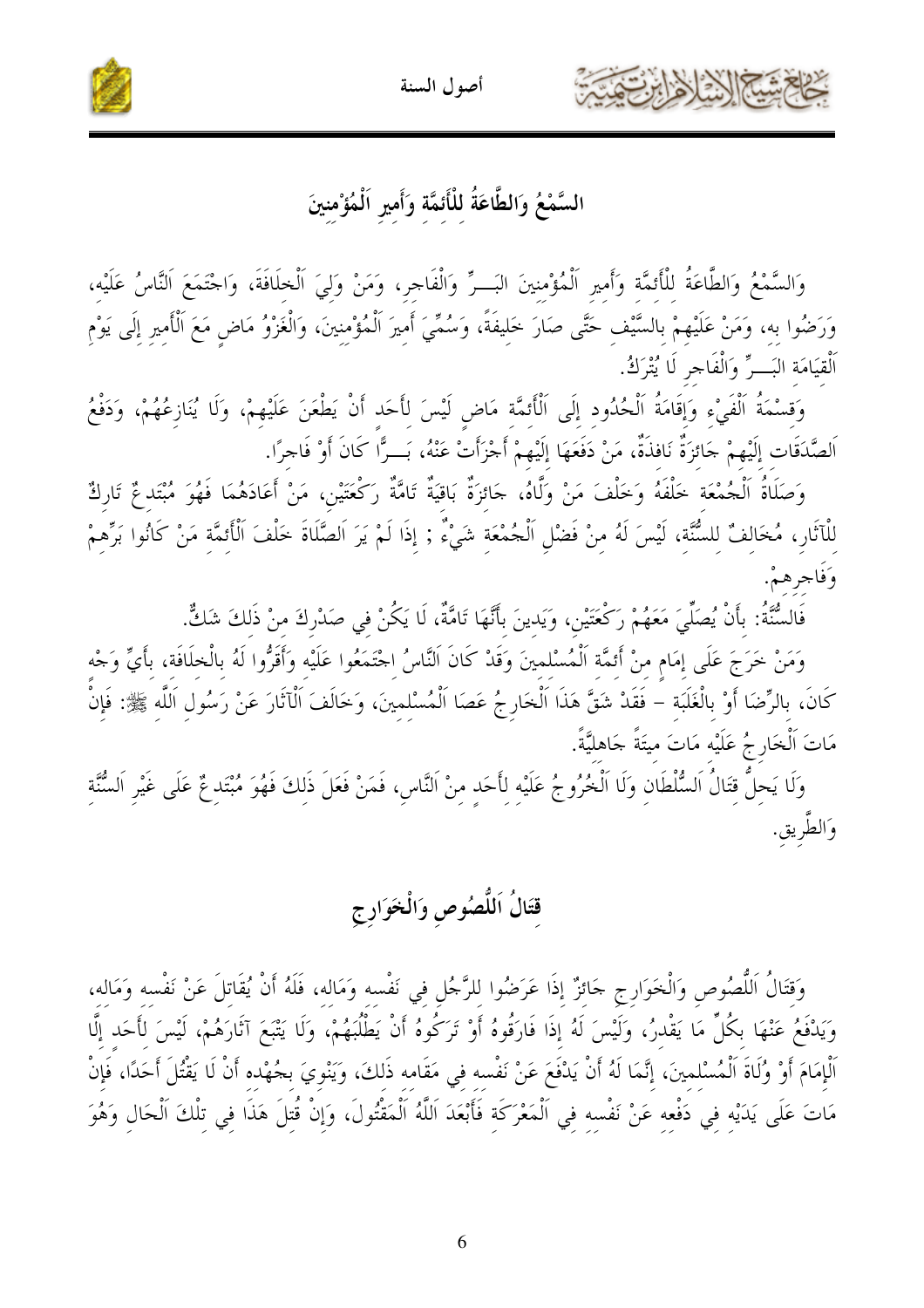





يَدْفَعُ عَنْ نَفْسه وَمَاله، رَجَوْتُ لَهُ اَلشَّهَادَةَ، كَمَا جَاءَ فِي اَلْأَحَادِيثِ وَجَمِيعِ اَلْآثَارِ فِي هَذَا إِنَّمَا أُمِرَ بِقِتَالِهِ، وَلَمْ يُؤْمَرْ بقَتْله وَلَا اتِّبَاعه، وَلَا يُجْهزُ عَلَيْه إنْ صُرعَ أَوْ كَانَ جَريحًا، وَإِنْ أخذهُ أسيرًا فَلَيْسَ لَهُ أَنْ يَقْتُلَهُ، وَلَا يُقيمَ عَلَيْه اَلْحَدَّ، وَلَكنْ يَرْفَعُ أَمْرَهُ إِلَى مَنْ وَلَّاهُ اَللَّهُ، فَيَحْكُمُ فيه.

# لا نَشْهَدُ عَلَى أَحَدٍ مِنْ أَهْلِ اَلْقِبْلَةِ بِعَمَلٍ يَعْمَلُهُ بِجَنَّةٍ وَلَا نَارِ

وَلَا نَشْهَدُ عَلَى أَحَدٍ مِنْ أَهْلِ اَلْقِبْلَةِ بِعَمَلٍ يَعْمَلُهُ بِجَنَّةٍ وَلَا نَارٍ نَرْجُو لِلصَّالِحِ وَنَخَافُ عَلَيْهِ، وَنَخَافُ عَلَى اَلْمُسىء اَلْمُذْنب، وَنَرْجُو لَهُ رَحْمَةَ اَللَّه.

وَمَنْ لَقيَ اَللَّهَ بِذَنْبٍ يَجبُ لَهُ به اَلنَّارُ تَائِبًا غَيْرَ مُصـــرٍّ عَلَيْه فَإِنَّ اَللَّهَ يَتُوبُ عَلَيْه، وَيَقْبَلُ اَلتَّوْبَةَ عَنْ عِبَادِهِ، وَيَعْفُو عَنْ اَلسَّيِّئَاتِ، وَمَنْ لَقيَهُ وَقَدْ أُقِيمَ عَلَيْه حَدُّ ذَلكَ اَلذَّنْب في اَلدُّنْيَا، فَهُوَ كَفَّارَتُهُ، كَمَا جَاءَ في اَلْخَبَر عَنْ رَسُول اَللَّه ﷺ، وَمَنْ لَقيَهُ مُصـــرًّا غَيْرَ تَائب منْ اَلذُّنُوب اَلَّتي قَدْ اسْتَوْجَبَ بهَا اَلْعُقُوبَةَ فَأَمْرُهُ إِلَى اَللَّهِ، إِنْ شَاءَ عَذَّبَهُ، وَإِنْ شَاءَ غَفَرَ لَهُ، وَمِنْ لَقِيَهُ وَهُوَ كَافِرٌ عَذَّبَهُ وَلَمْ يَغْفِرْ لَهُ.

#### الرَّجْمُ حَقٌّ عَلَى مَنْ زَنَا وَقَدْ أَحْصَنَ

وَالرَّجْمُ حَقٌّ عَلَى مَنْ زَنَا وَقَدْ أَحْصَنَ إِذَا اِعْتَرَفَ أَوْ قَامَتْ عَلَيْهِ بَيِّنَةٌ، وَقَدْ رَجَمَ رَسُولُ اَللَّهِ ﷺ وَقَدْ رَجَمَتْ اَلْأَتْمَّةُ اَلرَّاشْدُونَ.

#### النفاق وانتقاص الصحابة

وَمَنْ انْتَقَصَ أَحَدًا منْ أَصْحَاب رَسُول اَللَّه ﷺ، أَوْ أَبْغَضَهُ بحَدَث كَانَ منْهُ، أَوْ ذَكَرَ مَسَاوئَهُ كَانَ مُبْتَدعًا، حَتَّى يَتَرَحَّمَ عَلَيْهِمْ جَميعًا، وَيَكُونُ قَلْبُهُ لَهُمْ سَليمًا.

وَالنِّفَاقُ هُوَ: اَلْكُفْرُ، أَنْ يَكْفُرَ بِاَللَّهِ وَيَعْبُدَ غَيْرَهُ، ويُظْهِرَ اَلْإِسْلَامَ فِي اَلْعَلَانيَة، مِثْلَ اَلْمُنَافقينَ اَلَّذِينَ كَانُوا عَلَى عَهْد رَسُول اَللَّه ﷺ.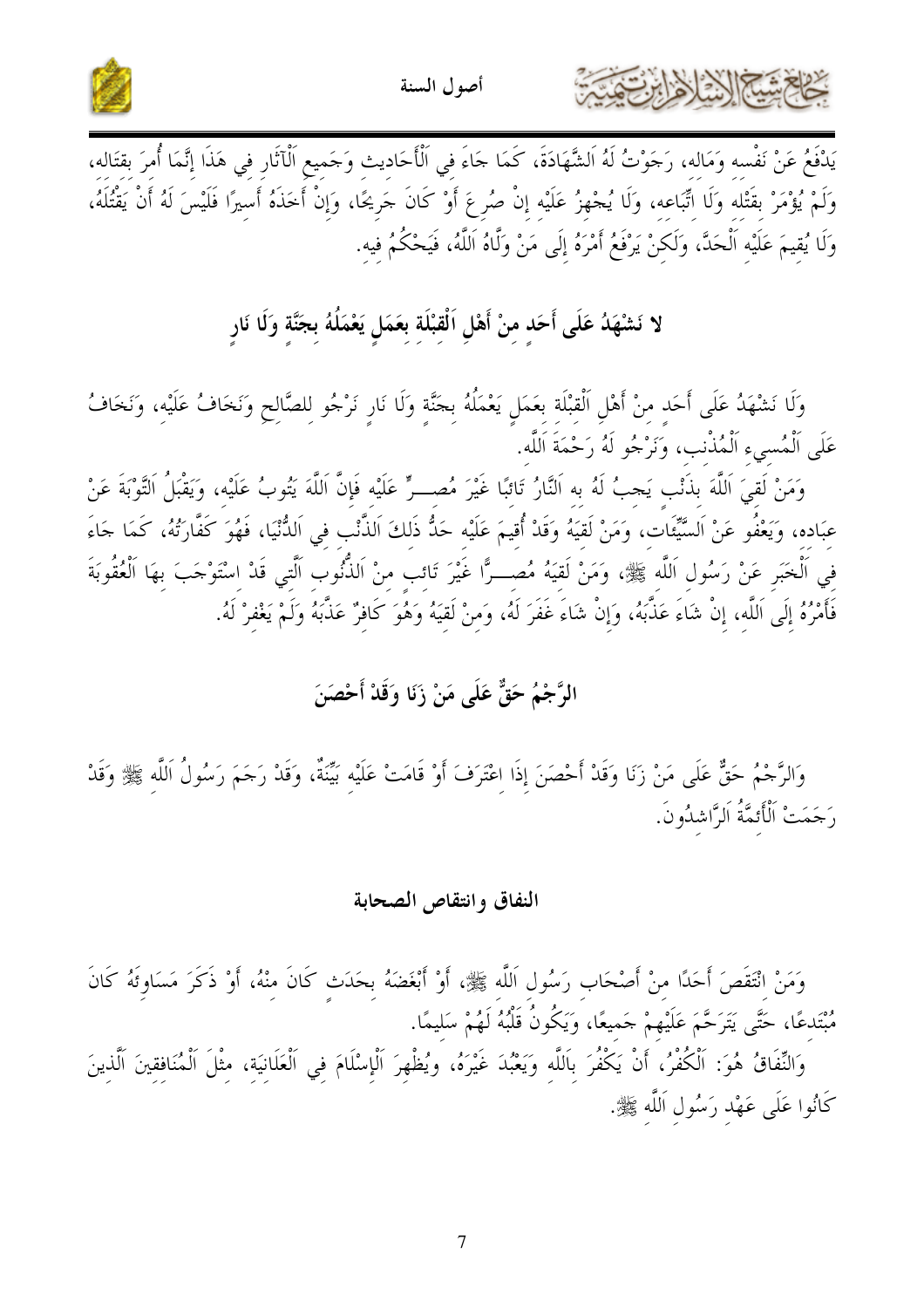





وَقَوْلُهُ ﷺ: ﴿ ثَلَاثٌ مَنْ كُنَّ فِيهِ فَهُوَ مُنَافِقٌ ﴾ ('' هَذَا عَلَى اَلتَّغْلِيظ، نَرْوِيهَا كَمَا جَاءَتْ، وَلَا نُفَسِّرُهَا. وَقَوْلُهُ ﷺ: ﴿ لَا تَرْجعُوا بَعْدي كُفَّارًا ضُلَّالًا يَضْربُ بَعْضُكُمْ رِقَابَ بَعْض ﴾ (٢) وَمثْلُ: ﴿ إِذَا الْتَقَى اَلْمُسْلمَان بسَيْفَيْهِمَا فَالْقَاتلُ وَالْمَقْتُولُ في اَلنَّارِ ﴾ (") وَمثْلُ: ﴿ سبَابُ اَلْمُسْلَم فُسُوقٌ وَقتَالُهُ كُفْرٌ ﴾ <sup>(٤)</sup> وَمِثْلُ: ﴿ مَنْ قَالَ لِأَحِيهِ يَا كَافِرُ فَقَدْ بَاءَ بِهَا أَحَدُهُمَا ﴾ <sup>(٥)</sup> وَمثْلُ: ﴿ كُفْرٌ بِاَللَّه تَبَرُّؤٌ منْ نَسَب وَإِنْ دَقَّ ﴾ (٦) وَنَحْوُ هَذه اَلْأَحَاديث ممَّا قَدْ صَحَّ وحُفظَ، فَإِنَّا نُسَلِّمُ لَهُ، وَإِنْ لَمْ نَعْلَمْ تَفْسيرَهَا، وَلَا نَتَكَلَّمْ فيهَا، وَلَا نُجَادلْ فيهَا، وَلَا نُفَسِّرْ هَذه الْأَحَاديثَ إلَّا مثْلَ مَا جَاءَتْ، لَا نَرُدُّهَا إلَّا بأَحَقَّ منْهَا.

#### اَلْجَنَّةُ وَالنَّارُ مَخْلُوقَتَان

وَالْحَنَّةُ وَالنَّارُ مَخْلُوقَتَانِ قَدْ خُلقَتَا، كَمَا جَاءَ عَنْ رَسُولِ اَللَّهِ ﷺ: ﴿ دَخَلْتُ أَلْحَنَّةَ فَرَأَيْتُ قَصْرًا. ﴾ <sup>(٧)</sup> وَ ﴿ رَأَيْتُ اَلْكُوْتُرَ ﴾ <sup>(٨)</sup> وَ ﴿ اطَّلَعْتُ فِي اَلْجَنَّة فَرَأَيْتُ أَكْثَرَ أَهْلَهَا... ﴾ <sup>(٩)</sup> كَذَا، وَاطَّلَعْتُ في اَلنَّار فَرَأَيْتُ … كَذَا وَكَذَا، فَمَنْ زَعَمَ أَنَّهُمَا لَمْ تُخْلَقَا، فَهُوَ مُكَذِّبٌ بِالْقُرْآنِ وَأَحَادِيث رَسُولِ اَللَّهِ ﷺ، وَلَا أَحْسَبُهُ يُؤْمِنُ بِالْجَنَّة وَالنَّارِ.

٢ – البخاري: العلم (١٢١) , ومسلم: الإيمان (٦٥) , والنسائي: تحريم الدم (٤١٣١) , وابن ماجه: الفتن (٣٩٤٢) , وأحمد (٣٥٨/٤) , والدارمي: المناسك (١٩٢١).

٣ – البخاري: الإيمان (٣١) , ومسلم: الفتن وأشراط الساعة (٢٨٨٨) , والنسائي: تحريم الدم (٤١٢٢) , وأبو داود: الفتن والملاحم (٤٢٦٨) , وابن ماجه: الفتن (٣٩٦٥) , وأحمد (٥١/٥).

٤ – البخارى: الإيمان (٤٨) , ومسلم: الإيمان (٦٤) , والترمذي: البر والصلة (١٩٨٣) , والنسائي: تحريم الدم (٤١٠٨) , وابن ماجه: المقدمة (٦٩) , وأحمد  $\cdot$ (۳۸۰/۱)

٥ – البخاري: الأدب (٦١٠٤) , ومسلم: الإيمان (٦٠) , والنزمذي: الإيمان (٢٦٣٧) , وأبو داود: السنة (٤٦٨٧) , وأحمد (٤٤/٢) , ومالك: الجامع (١٨٤٤).

- ٦ ابن ماجه: الفر ائض (٢٧٤٤) , و أحمد (٢١٥/٢).
- ٧ البخاري: النكاح (٥٢٢٦) , ومسلم: فضائل الصحابة (٢٣٩٤) , وأحمد (٣٧٢/٣).
- ٨ البخاري: نفسير القرآن (٤٩٦٤) , والترمذي: نفسير القرآن (٣٣٥٩) , وأحمد (١٦٤/٣).
	- ۹ البخاري: بدء الخلق (٢٢٤١) , والترمذي: صفة جهنم (٢٦٠٣) , وأحمد (٢٢٧/٤).

١ – النسائبي: الإيمان وشر ائعه (٥٠٢٣).